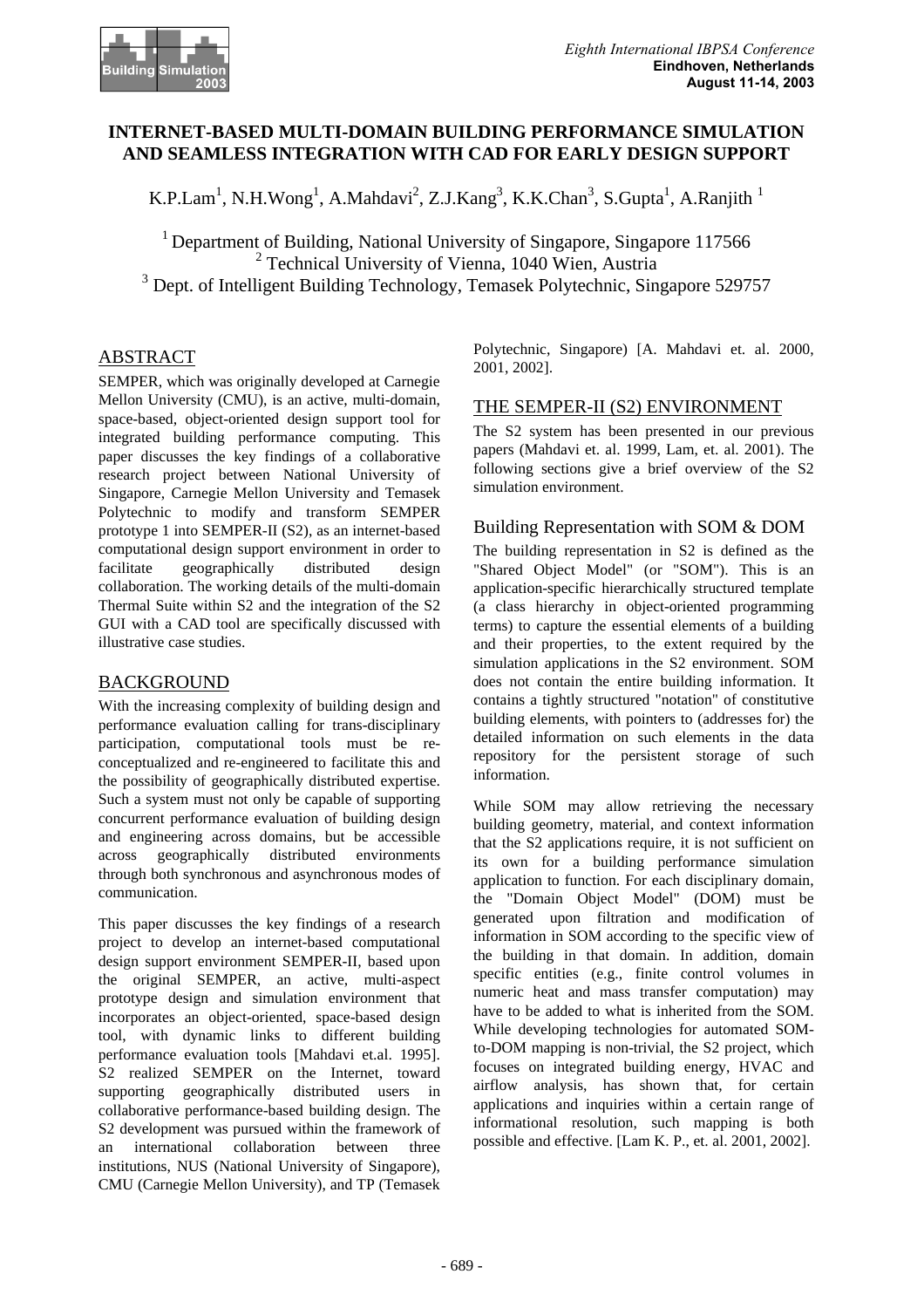Within the framework of the SEMPER project, a functional "homology-based" SOM-to-DOM mapping technology for a number of applications has been developed. This technology uses the configurational isomorphism between SOM and various DOMs to derive the latter – automatically – from the former [Mahdavi, et.al. 1995, 1997]. Though such a mapping technology may not necessarily work for all domains and is independent of the informational resolution of the pertinent inquiries, the S2 project successfully demonstrates the feasibility of this mapping technology.

### Distributed Multi-agent Collaboration Protocol

### S2 Kernel:

The S2-Kernel is the functional core of the system and is implemented in Java. It populates the Shared Object Model (SOM) and maintains its consistency. The input to the S2-Kernel is provided by the Graphical User Interface (GUI). S2-Kernel processes this input in view of SOM's informational requirements.

The S2-Kernel residing in the server, uses a multi-user object database to store the SOM. This makes the SOM available to the rest of the S2 system (e.g., applications). When simulations are to be conducted, the applications communicate with the S2-Kernel. On a user's computer, the S2-Kernel uses a lightweight single-user database for SOM persistence. On connection to the Hub, the SOM is ready for upload to the server. The transfer happens with a single call (objects are sent by-value), incurring any network delay penalty associated with the call, only once.

The semantic information is kept in "type" objects (e.g., construction and material properties, etc.). These type objects are kept in separate databases that can be customized and/or maintained by manufacturers. Only a tag to the "type" is appended to a list of tags for each object and there is no restriction on the number of tags that a building element can hold. This provides a simple plug-in mechanism for future applications.

### Graphical User Interface:

The S2 graphical user interface (GUI) allows users to create and edit building descriptions. Current CAD models typically lack sufficient information to provide the necessary input for the S2-Kernel. For example, most CAD systems do not have a "space" (room) entity and frequently represent the building only as a configuration of walls and slabs. However, most simulation applications depend on an understanding of "space" as a "void" with surfaces of enclosure components as its boundary. Moreover, the space element is used as a container for many semantic attributes that are used during simulation (e.g., type of activity, occupancy schedule, etc.). The S2 GUI was

designed to be simple and lightweight for simple editing and/or viewing on computers where CAD systems may not be available.

In an effort to demonstrate the usability of S2 to the world of design professionals, ArchiCAD, an object oriented CAD tool, was used as a case in point. An interface has been developed linking ArchiCAD and S2 whereby the building geometry can be directly transferred from the CAD model to S2 for simulation. More details of this interface development will be given later in this paper.

### Hub and the Data Repository:

The Hub is the communication coordination center. It is the entry point to the rest of the system for users. Its address is made known to everyone. It authenticates users, keeps track of available resources, and connects users to resources on-demand.

The S2-Kernel uses a modular interface for data access. Although any database can be used with the system, currently S2 uses an object-oriented database for its central, multi-user repository. This repository not only holds project (design) information, but also organizes "type" objects that provide various semantic qualifications to building elements.

## Global Communication Infrastructure

S2 has a modular architecture that allows for future extensions. It uses the Object Management Group's (OMG) Common Object Request Broker Architecture (CORBA) technology, which is language and platform-independent, for communication between its various components (Otte, et. al. 1996). Most of S2 application engines are developed using C++. However the core components and the user interface is developed using Java. CORBA development has enabled these components to come together with relative ease and without any user-written languagemapping code and without restricting users to a specific platform. Thus, it is possible to envision applications – new or existing – from any domain and with any development environment to make use of S2 capabilities.

The system database and library are located in both NUS and TP. This includes the project database running on one server and the Hub on another server, which is the entry point for any Graphic User Interface (GUI) and user authentication. S2-Kernels are spawned on-demand by the Hub for each project that a user remotely opens through the S2 GUI. The Thermal Suite applications, which are described in the next section, are also deployed in both TP and NUS. The above illustrates the flexibility in the system in that any number of servers running databases or applications can be deployed anywhere in the world.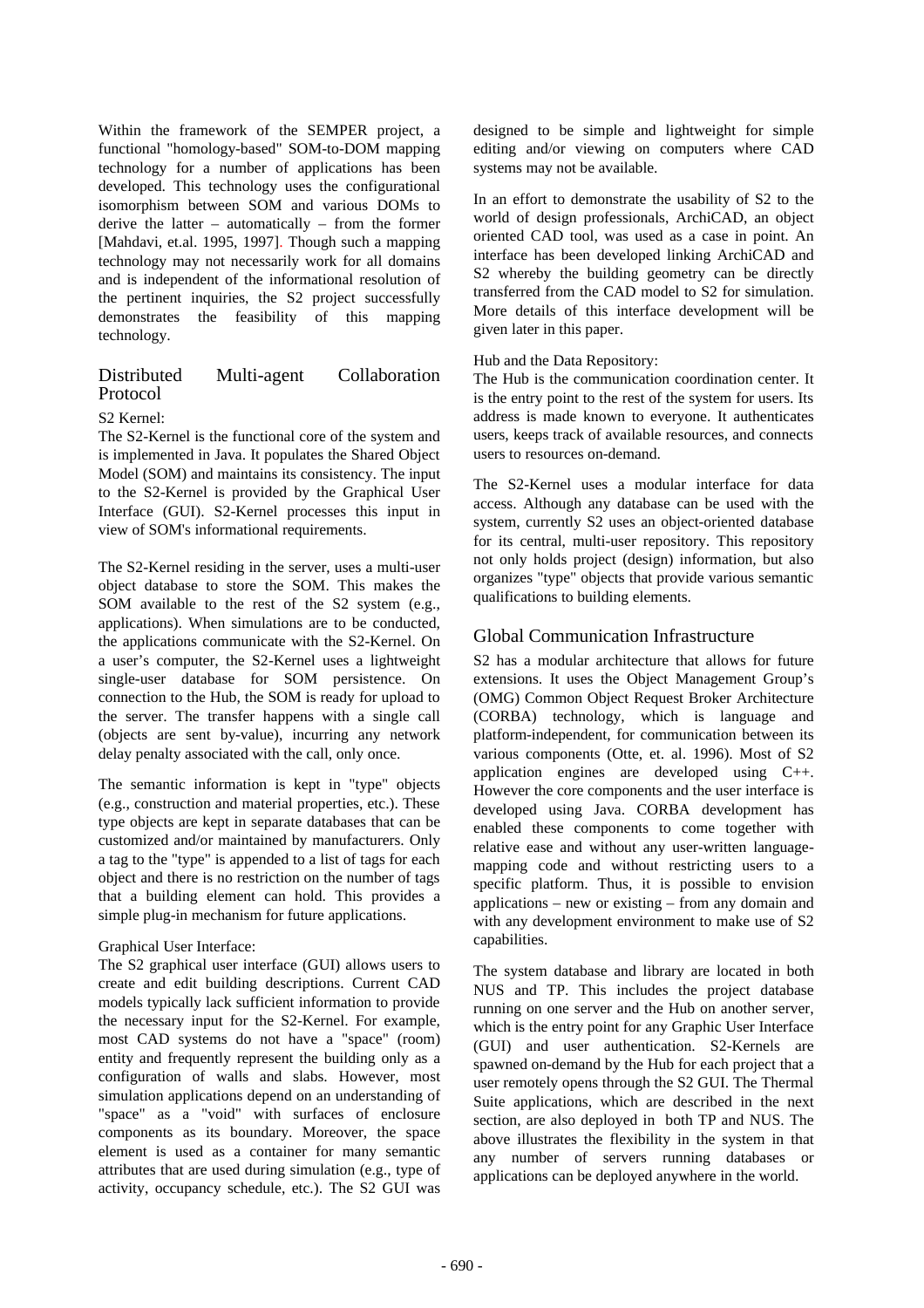When an application or a database server starts up, it registers with the Hub and makes its location on the network known. Users access S2 by establishing a connection and authenticating with the Hub. To run simulations, users specify the engines through the GUI. The Hub coordinates the simulation processes by sending the project information to the appropriate servers. It also notifies the user as results become available.

## THE THERMAL SUITE

The Thermal Suite is a "super-application", involving three originally stand-alone S2 simulation modules, namely NODEM, HVAC and BACH, for building energy analysis, HVAC system simulation, and air flow analysis, respectively. These modules are realized as distributed simulation objects, accessible through the web. CORBA is used as the communication framework between the modules. A central coordinating application (Thermal\_App) is implemented to act as a controller and mediator between the modules. The three modules of the Thermal Suite can run independently or in tandem (see Table 1), depending on the nature of the user's performance query.

*Table 1. Activated Thermal Suite modules as a function of the performance assessment scenario*

| Simulation scenarios                         | <b>NODEM</b> | <b>HVAC</b> | <b>BACH</b> |
|----------------------------------------------|--------------|-------------|-------------|
| Comprehensive thermal<br>analysis            |              |             |             |
| Climatized building with<br>sealed envelope  |              |             |             |
| Passive building with natural<br>ventilation |              |             |             |
| Load calculation                             |              |             |             |

# The Modules

NODEM (Mahdavi, et. al. 1995, Mathew 1996), the energy analysis module, uses the same heat-balance technique as other detailed heat-balance simulation programs (Clarke 1985), but is designed in a manner that allows for operation with a "coarse" representation of the building. According to the local weather data and operation schedules, NODEM computes heating, cooling, and electrical loads as well as space temperature profiles.

The HVAC module (Brahme 1999) has a consistent modeling approach throughout the building design process, which is applicable in the early design process and yet comprehensive enough as an evaluation tool. Its use of a component-based modeling approach makes it scalable and allows designers to model new systems in addition to modeling pre-defined system types. The HVAC module computes the properties of the supply and return air for a given operation schedule. It calculates the system energy consumption

and is also capable of generating a default terminal layout and distribution network of typical HVAC systems.

BACH (Wong and Mahdavi 2000, Mahdavi 2000, Wong, et. al. 2003), the airflow model follows a hybrid multi-zone and CFD approach. It allows threedimensional analysis of airflow and contaminant dispersal. Given building geometry information (spaces, enclosures, and openings), BACH uses wind and temperature difference information to compute the air change rate for each space. Automated conversion of general building design representation into an appropriate domain representation for air flow analysis is provided for both orthogonal and non-orthogonal building geometries.

# Data Exchange Between the Modules

Figure 1 illustrates schematically the data exchange between the three modules of the thermal suite (for an air-based HVAC system). NODEM sends the temperature data of each cell to both HVAC and BACH. In return, HVAC provides NODEM with information on heating/cooling temperature and volume, while BACH provides NODEM with air flow volumes due to ventilation and infiltration. HVAC also provides BACH with supply air conditions (relative humidity,  $CO<sub>2</sub>$  concentration) for the purposes of air quality analysis.



*Figure 1. The data exchange between the thermal suite modules. (q: Space load, tr: Space temperature, ts: Supply air temperature, Vr: Air flow volume, natural ventilation Vs: Supply air flow volume, RHr: Space relative humidity, RHs: Supply air relative humidity,CO2 r: Space carbon dioxide level, CO2 s: Supply air carbon dioxide level).*

## Distributed Communication

In order to implement the coupling between the three simulation modules, certain communication protocol has to be established for the necessary data exchange between the modules. If the different modules run concurrently on the same machine, this can be done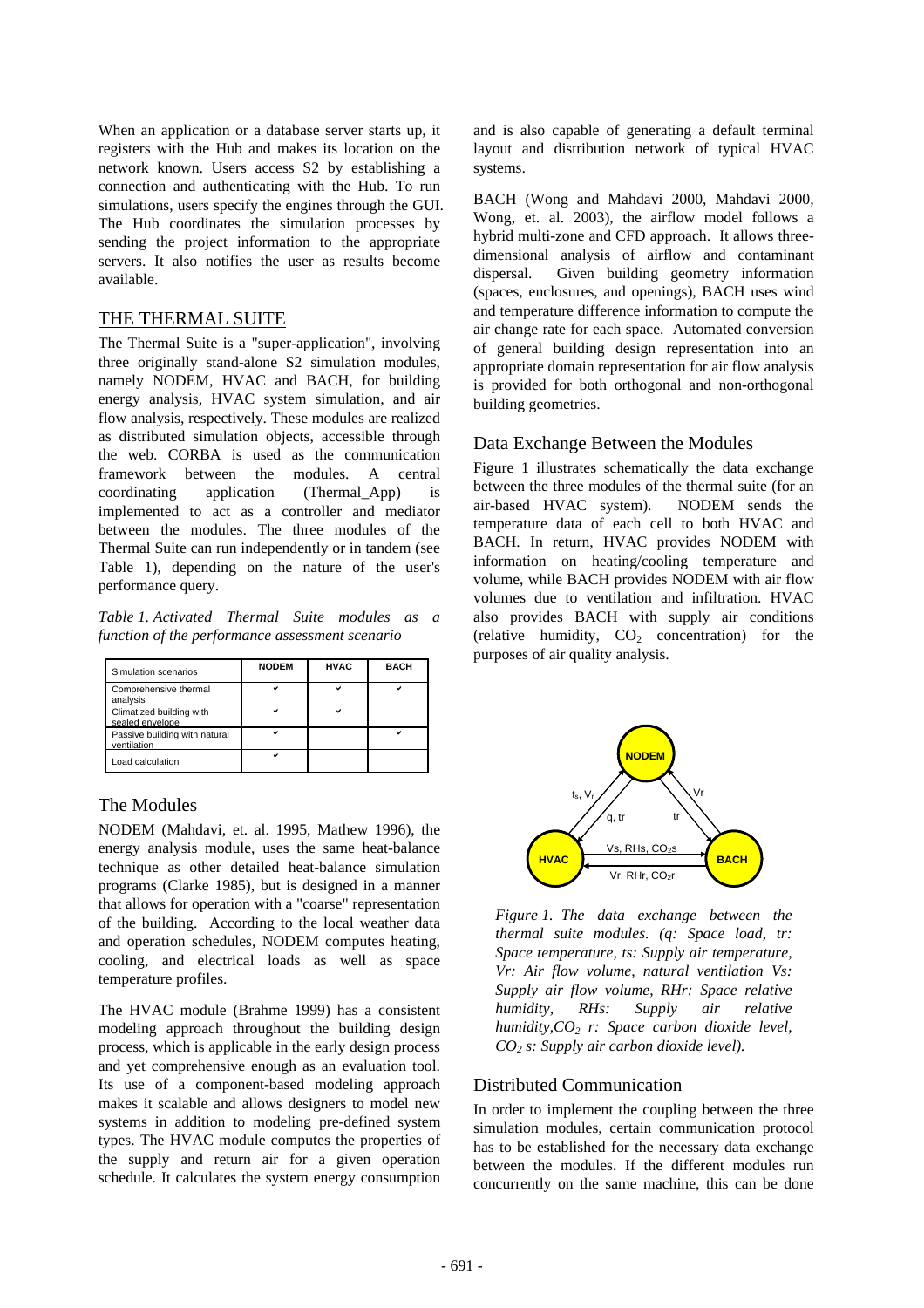via data files for the interactive data to be written to or read from. But this method does not work if the simulation modules run in a distributed mode on separate machines over a network or Internet. In the latter case, technologies for distributed computing, such as CORBA and RMI, need to be applied. In the Thermal Suite, CORBA is used as the communication framework. The simulation modules are wrapped as a distributed object by CORBA defined interfaces. This allows the Thermal Suite modules coded in C/C++ to be called from client programs written in other languages, for example, a Java coded GUI. CORBA based development also supports a modular structure that simplifies the addition of future components to a system.

The CORBA-based modules are called NodemApp, HvacApp and BachApp. Since different simulation modules may or may not run in tandem, a ThermalApp interface was developed to regulate the sequence of execution. Also, it a) allows CORBA-based connections to other S2 components, b) is responsible for the time step coordination, and c) facilitates data exchange between the thermal suite modules at each time step over the network. The ThermalApp obtains the specifics of the client's thermal assessment query and instantiates the pertinent module(s) of the thermal suite accordingly. A schematic diagram for the main interface operations and the connections to and among the modules is given in Figure 2.



*Figure 2. Schematic illustration of the Thermal Suite Architecture*

The call from the S2 client will pass the reference of the S2 SOM along with the call to ThermalApp, and the ThermalApp will further forward the reference to the simulation modules it invokes. It should be noted that mapping is necessary for the data exchange among the modules as their coordinate and nodal systems may differ from each other. Mapping is also necessary for the required information from SOM to DOM. Generally, the simulation modules use homologybased mapping, and two types of mapping operations, namely object-object mapping and object-attribute mapping, are used (Mahdavi, et. al. 1999).

### INTEGRATION WITH CAD

In an effort to demonstrate the usability of S2 to the world of design professionals, ArchiCAD, a popular object oriented CAD tool, was used as a case in point. ArchiCAD is one of the few CAD software which allows a space-based representation of a building, a necessity for building performance simulation. An interface has been developed linking ArchiCAD and S2 whereby the building geometry can be directly transferred from the CAD model to S2 for simulation.

Two ArchiCAD API add-ons were developed for S2 integration to ArchiCAD: "s2 format" and "launch S2 GUI". The "s2 format" add-on is to dump from ArchiCAD as much building information as necessary for S2 simulation. This add-on is available as one of the "Save As" options, i.e., once a building design is done with ArchiCAD, the add-on enables the designer to save the project as "s2 format" in an .SP2 file, which is readable by S2 GUI. The prototype add-on output mainly building geometry information including spaces, windows, doors, and HVAC terminals. The "launch S2 GUI" add-on is one of the S2 menu items for launch the S2 interface from within the ArchiCAD. Figure 3 shows the launch of S2 under the ArchiCAD environment.



*Figure 3. The "Semper-II" menu and its two S2 tools within the ArchiCAD environment.*

S2 uses the type of "wire-frame" spaces for simulation purpose. ArchiCAD does not provide directly this type building space information. The needed information is extracted from ArchiCAD zone/room. Use of this approach implies that a user will need to zone the spaces first before the add-on could output the relevant space information for S2 simulation.

It was noticed that ArchiCAD has three geometry methods for creating zones of three types, i.e., the manually created zones, the zones surrounded by inner edges of the walls, and the zones surrounded by the reference lines of the walls, respectively. Not all the three types of zone can be directly mapped to S2 space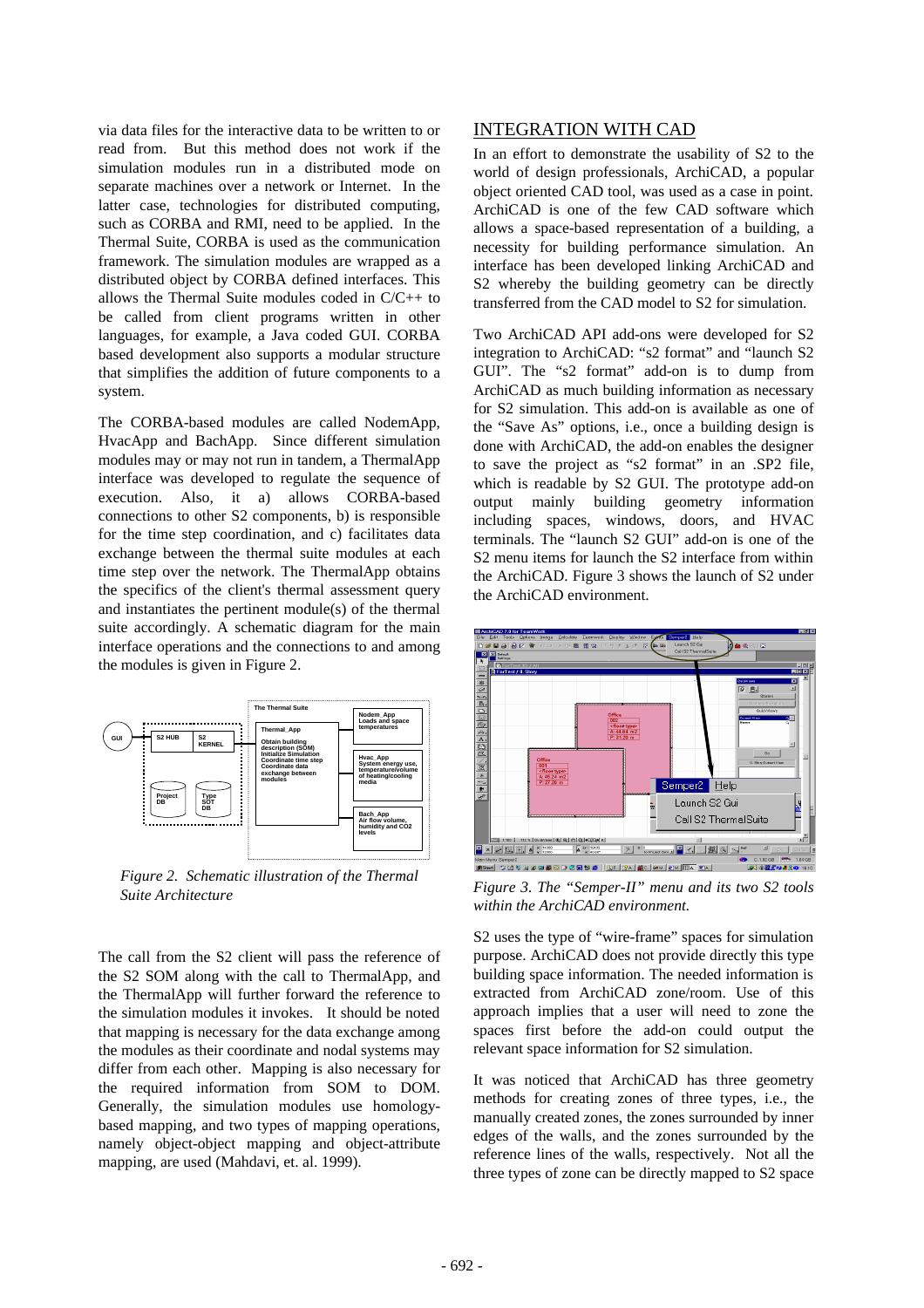satisfactorily because they may not generate consistent building geometry in wire-frame. For example, for the zones surrounded by the inner edges of the walls, it will possibly generate two different wall lines in the wire-frame for even the same wall. This is not acceptable by the S2 model. Different approaches have been implemented in the add-on to transform consistently the different types of zones to the ArchiCAD wall reference line based spaces.

In addition to the building spaces, the API add-on can also output information of windows, doors and HVAC terminals for S2 simulation.

### SAMPLE SIMULATION AND RESULTS

The CORBA-based connections and the prototype thermal suite integration have been successfully demonstrated.

The following figures show the screen captures of the S2 GUI, from which a user can design a building, set configurations, and call for Thermal Suite simulations.





| Space Manager               |       |                          |              |  |
|-----------------------------|-------|--------------------------|--------------|--|
| Space Name Space 1          |       | Space Type TypicalOffice |              |  |
| Specifications Construction |       |                          |              |  |
|                             |       |                          | Schedules    |  |
| People                      | 0.16  | [per m2]                 | FullSchOff-O |  |
| Equipment                   | 10.76 | M/sq.ml                  | FullSchOff-E |  |
| Light                       | 17.22 | [W/sq.m]                 | FullSchOff-L |  |
| Temperature                 |       |                          | FullSchOff-E |  |
| Humidity                    |       |                          | FullSchOff-E |  |
|                             |       |                          |              |  |
| Apply                       |       |                          | OK<br>Close  |  |

*Figure 5. S2 GUI's interface for space specifications*

The GUI can also import the building design done by ArchiCAD through the .SP2 file generated by the "s2 format" add-on. The user can set the internal loads and relevant schedule for each of the spaces (Figure 5) as well as the construction types (Figure 6).

| Space Manager                  |               |                          |                          |                |
|--------------------------------|---------------|--------------------------|--------------------------|----------------|
| Space Name Space 1             |               |                          | Space Type TypicalOffice |                |
| Construction<br>Specifications |               |                          |                          |                |
|                                | Up            | Down                     | Right                    | Left           |
| External Wall                  | ExtWallCon    | ExtWallCon               | ExtWallCon               | ExtWallCon     |
| Window [%]                     | 30.0          | 30.0                     | 30.0                     | 30.0           |
| Window Type                    | ClearDouble ▼ | ClearDouble <sup>v</sup> | ClearDouble <sup>v</sup> | ClearDouble ▼  |
|                                |               |                          |                          |                |
|                                | Internal wall | Roof                     | Ground Slab              | Internal floor |
|                                | InfWallCon    | RoofCon                  | GroundSlabi              | FloorClgCor    |
| Apply                          |               |                          | OK                       | Close          |

*Figure 6. S2 GUI's interface for construction types*

The GUI also provides the interface for setting simulation parameters which are written into a local datastore file and then sent to the remote simulation engine for analysis. The simulation settings are set by the user, during which selection of simulation modules can be made either of the individual modules or in combinations of the modules based on the user's performance query. Figure 7 demonstrates the interface for simulation settings.

| <b>Sig Thermal Simulation Settings</b>                                                         |                                                                  | 医直区                                                                 |
|------------------------------------------------------------------------------------------------|------------------------------------------------------------------|---------------------------------------------------------------------|
| <b>Building Test Building</b><br>Weather File Singapore.wth<br>▼                               | Domain Option                                                    | r-NODEM Grid Multiplier-                                            |
| Space 1<br>Space 2<br><b>Building</b><br>○ Section                                             | O NODEM O NODEM(Alpha)<br>C BACH<br>C HVAC<br>NODEM + BACH       | Grid (X):<br>Grid (Y):<br>Grid (Z):                                 |
| $\frac{1}{\sqrt{2}}$<br>○ Zone<br>· Space                                                      | NODEM + HVAC<br>NODEM + BACH + HVAC                              | <b>Time Step</b><br>×<br>H.<br>r-BACH Grid Multiplier-<br>Grid (X): |
| Start Date: 1<br>End Date: 31 V December V<br>January                                          | Basic Grid Size (X): 3<br>m<br>Basic Grid Size (Y): 3<br>m       | Grid (Y):<br>Grid $(2)$ :<br><b>Time Step</b>                       |
| Start Time: 0 <u>×</u> 00 ×<br>End Time: $23$ = 45 =<br>Simulation Option:<br>Typical Day<br>× | Basic Grid Size (Z): 3<br>m<br>times / hour<br>Basic Step:<br>14 | r-HVAC Grid Multiplier-<br>Grid (X):                                |
| OK<br>CANCEL                                                                                   | <b>HVAC Settings</b>                                             | Grid (Y):<br>Grid (Z):<br><b>Time Step</b><br>H.                    |

*Figure 7. The interface for simulation settings*

An advanced option of thermal simulation settings is also available for users to change the settings for specific HVAC system types. These parameters are the clients handle to the parametric simulation of systems that may have been added from external input such as that from other CAD software.

Figure 8 gives the passive design thermal simulation results for a two-space building in Pittsburgh (January). For the passive simulation, only the NODEM simulation module was selected. The grid size is 3m and the number of time steps per hour is 6 (in 10 min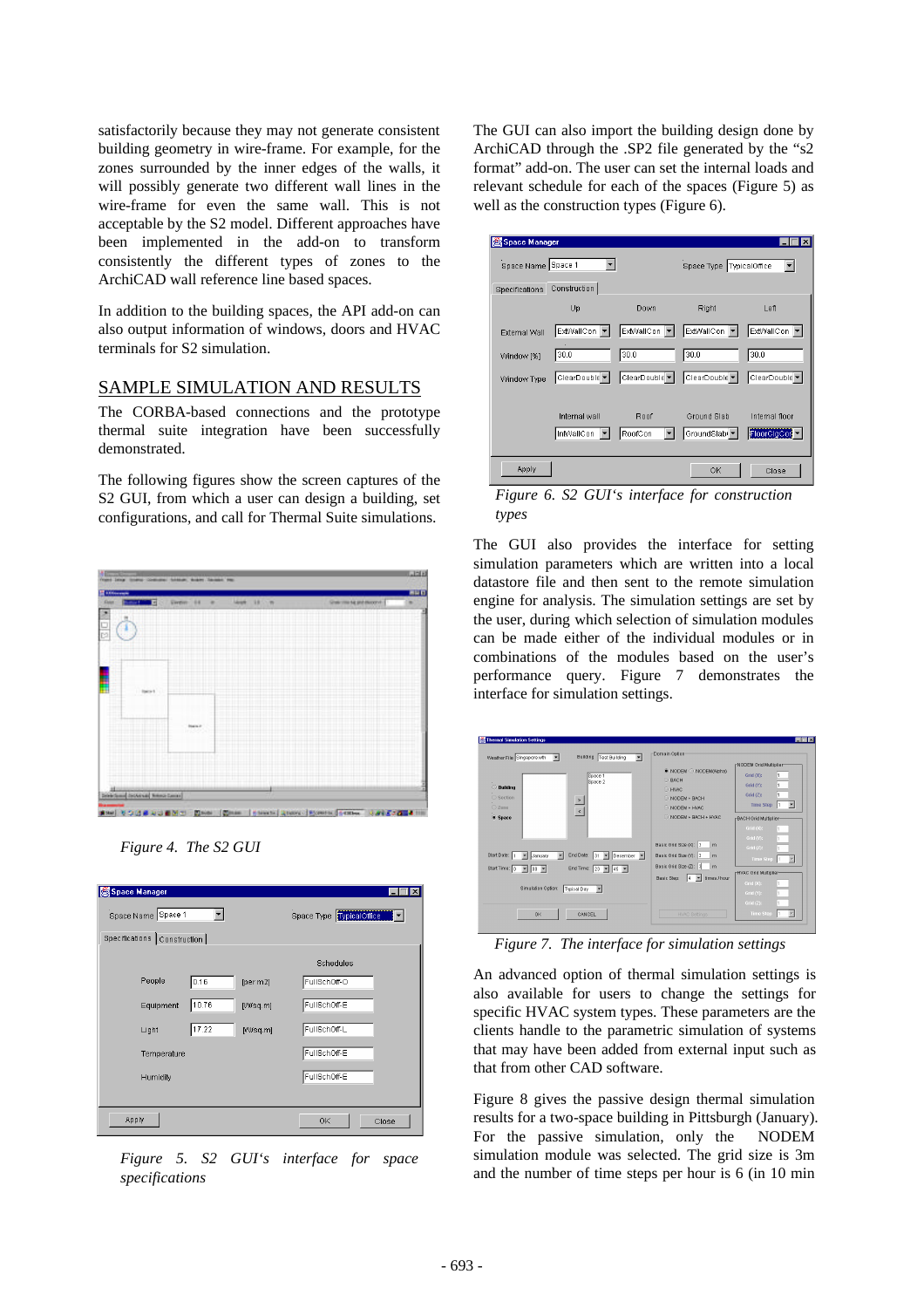time steps). The prescribed construction types were selected from the available lists.



*Figure 8. Passive design simulation results*

Figure 9 shows the active design thermal analysis with load calculation for the sample two space building with Singapore weather. This was done by alpha version of NODEM which has certain HVAC capabilities.



*Figure 9. Active design simulation results with thermal load calculation* 



*Figure 10. Integrated thermal and airflow simulation (only airflow results shown)*

Figure 10 demonstrates the integrated simulation with both thermal and airflow analyses. Both NODEM and

BACH were involved. The grid size for NODEM is 3m while the for BACH is 1m to allow sufficient resolution for the airflow simulation. As BACH is very time consuming, for the sample simulation the time step for BACH is one hour while the time step for NODEM is 10 minutes. The successful demonstration for the coupled simulation between different modules with respective grid sizes and time steps shows that the implemented algorithms for mapping of coordinate and time step, as well as for the data, are feasible and effective.

### DISCUSSION

There are various efforts in developing collaborative tools, such as the EU COMBINE project which aimed at "establishing a data infrastructure and tools for managing the information exchange in a building design team". This was done using an Integrated Data Model (IDM). In the case of S2, a similar approach using a common data model (the DOM) is used and further work is being done to integrate this with data communication standards such as the Industry Foundation Class (IFC) structure. A major thrust in the S2 development has also been its implementation as a web-based collaborative design tool.

The foundations of the object modeling, the technologies used and their implementation have been reported in our earlier papers, which represent a conceptual roadmap for the reported implementation (Mahdavi 1996, Lam, et. al. 2001, 2002a). Work is currently in progress to capitalize on the shared object model and databases envisaged within the IFC structure. The S2 research team has in fact embarked on, and completed an exploratory research project titled "Mapping of Industry Building Product Model for Detailed Thermal Simulation and Analysis" (Lam, et. al. 2002b). The preliminary results positively indicate that a link can effectively be established between S2 and the IFC compliant systems (e.g., CAD software) to facilitate sharing of model data for performance simulation. This testifies to the true robustness of the original S2 concept and architecture in offering flexibility and adaptability of the simulation environment to continuous evolution of IT in the building industry.

### **CONCLUSION**

This paper highlighted some of the key technical deliverables of this collaborative research effort. They include:

1. The implementation of the internet-based communication infrastructure for the various components (e.g., hub and kernel) and applications of S2 using the Common Object Request Broker Architecture (CORBA) technology;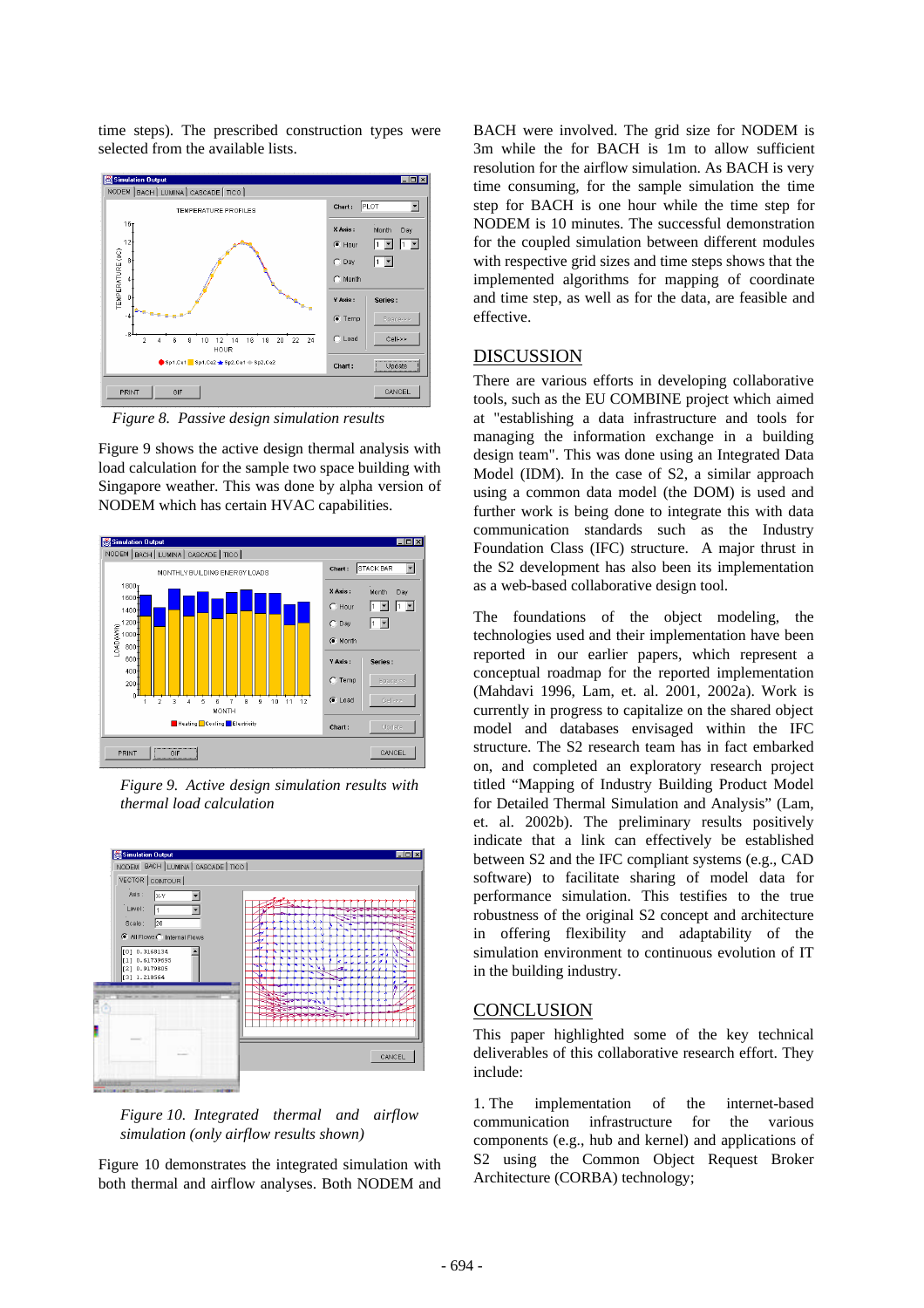2. The development of a link between S2 and a commercial object-based architectural CAD software application (ArchiCAD) to enable the direct transfer of spatial information of the architectural design layout from the CAD model into the S2 environment. This is an essential functionality required to address and overcome a critical barrier in professional practice that has hindered the pervasive use of performance simulation tools in the building industry;

 3. The Implementation of the "Thermal Suite" application, which dynamically links the existing "stand-alone" simulation applications, viz., NODEM (for thermal and energy simulation), BACH (for air flow simulation) and HVAC (for heating, ventilating and air-conditioning system simulation), to provide an integrated and more "realistic" approach to thermal performance analysis of building design;

4. The enhancement of the capability of the S2 Hub to handle multiple logins and queuing of multiple requests for simulation runs, as well as providing a file management system with versioning function, for the end-user.

### ACKNOWLEDGEMENTS

Three teams of researchers were involved in the collaborative effort described in this paper. The members of the CMU team were A. Mahdavi and R. Brahme. The members of the NUS team were K.P Lam, N.H. Wong, S. Gupta, J.. He, X. Lin, A. Ranjith, D. Setiawan and L.J. Shen. The members from TP team were K.K. Chan, K.S. Au, Z.J. Kang and B. Woon. Support for this research has been provided in part by A\*Star (Singapore), NUS(Singapore) and ABSIC (US).

### REFERENCES

- Brahme, R. (1999). Computational Support for Building Energy Systems Analysis. School of Architecture. Pittsburgh, PA, Carnegie Mellon University, PhD Thesis, pp. 112.
- Clarke, J. A. (1985). Energy Simulation in Building Design. Glasgow, Butterworth Heinemann.
- Lam K. P., A. Mahdavi, R. Brahme, Z. J. Kang, M. E. Ilal, N. H. Wong, S. Gupta, and K. S. Au, (2001), "Distributed Web-based building performance computing: A Singapore-Us collaborative effort", International IBPSA Conference, Rio de Janeiro, Brazil, August, 2001, pp. 808-814.
- Lam, K. P., A. Mahdavi, S. Gupta, N. H. Wong, R. Brahme, and Z. J. Kang (2002a). Integrated and distributed computational support for building

performance evaluation. Advances in Engineering Software, Vol 33, pp. 199-206.

- Lam, K. P., N H Wong, E Leong and K S Au, (2002b), Mapping of industry building product model for detailed thermal simulation and analysis. Research report, Singapore, 1 September 2002, 27 pp.
- Mahdavi, A. (1995). SEMPER: A Computational Tool for Active and Multi-Domain Design and Evaluation Support. CBPD-Report No. 95-04- 01, Center for Building Performance and Diagnostics, Carnegie Mellon University, Pittsburgh, PA (submitted to the U.S. Department of Energy).
- Mahdavi, A., and P. Mathew (1995). Synchronous Generation of Homologous Representation in an Active, Multi-Aspect Design Environment. Proceedings of Building Simulation 1995: pp. 522-528. Madison, Wisconsin, USA. August 14-16, 1995.
- Mathew, P. A. (1996). Integrated Energy Modeling for Computational Building Design Assistance. Deptartment of Architecture. Pittsburgh, PA, Carnegie Mellon University: vi, 81 + appendices.
- Mahdavi, A. (1996). SEMPER: A New Computational Environment for Simulation-based Building Design Assistance. In Proceedings of the 1996 International Symposium of CIB W67 (Energy and Mass Flows in the Life Cycle of Buildings). Vienna, Austria. pp. 467 - 472.
- Mahdavi, A., P. Mathew, and N. H. Wong (1997). A Homology-Based Mapping Approach to Concurrent Multi-domain Performance Evaluation. The Second Conference on Computer Aided Architectural Design Research in Asia: CAADRIA, Hsinchu, Taiwan, April 17-19, 1997, pp. 237-246.
- Mahdavi, A. and N. H. Wong (1998). From Building Design Representations to Simulation Domain Representations: An Automated Mapping Solution for Complex Geometries. Proceedings of the International Congress on Computing in Civil Engineering. October 18-21, 1998, Boston. American Society of Civil Engineers. pp. 1-10.
- Mahdavi, A. (1999). A Comprehensive Computational Environment for Performance Based Reasoning in Building Design and Evaluation." Automation in Construction 8: 427-435.